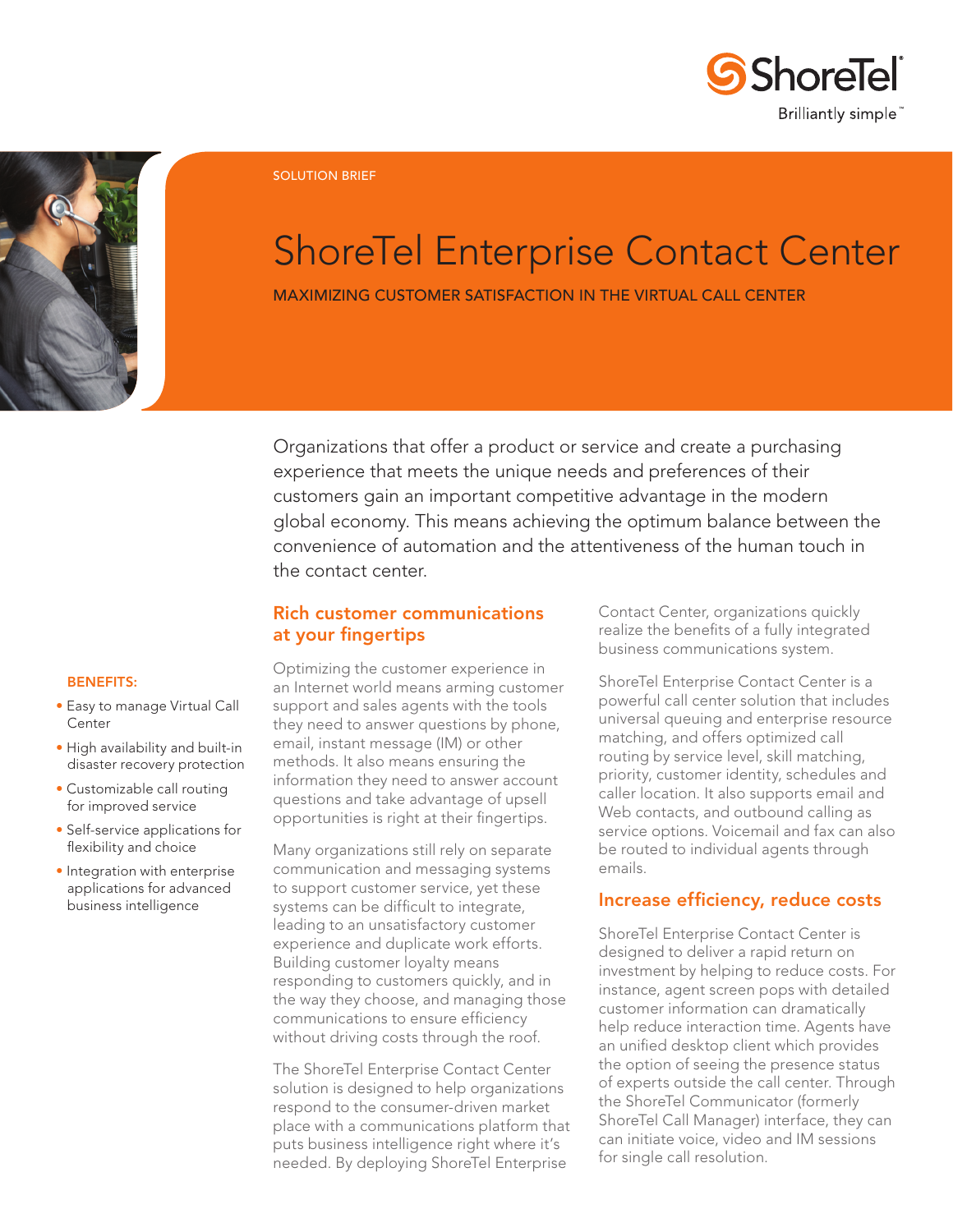Customizable real-time and historical information about callers, trunks, groups and agent utilization allows supervisors to optimize resources. Plus, advanced call routing based on service levels, skills and priority helps ensure calls go to the right agents, reducing the service time per call.

# Highly available virtual contact center

Increasingly, organizations are looking to take advantage of IP telephony technologies and create virtual call centers using home-based agents. In the case of multinational companies, cross-border call centers can help optimize resources and expertise. ShoreTel Enterprise Contact Center makes it quick and easy to create virtual contact centers, connecting geographically dispersed agents on a single, easy-to-manage system. This helps companies reduce costs without compromising customer satisfaction.

# Integrated into your business processes

The ShoreTel Unified Communications (UC) system is based on open standards, so where additional business intelligence is required, ShoreTel Enterprise Contact Center workflow easily integrates with other enterprise applications to increase the overall value of information, and to deliver business intelligence.

Applications integrate into customer relationship management (CRM) solutions, trouble ticketing solutions or, in fact, any backend database/customer management system to increase agents' productivity while optimizing the customer experience.

| Contact: Mrs. Lisa Gironda - salesferco.com - Enterarise Edition - Windows Internet Explorer.                                                                 |                                            |                                                       |                                                                                                                                                              |                                             | $  x$    | 3442 - Shere Tel Communicator                                         | FIDX |
|---------------------------------------------------------------------------------------------------------------------------------------------------------------|--------------------------------------------|-------------------------------------------------------|--------------------------------------------------------------------------------------------------------------------------------------------------------------|---------------------------------------------|----------|-----------------------------------------------------------------------|------|
| Miss Unit administration/000000000uvgAAA<br><b>County</b>                                                                                                     |                                            |                                                       | $\blacktriangleright$ $\blacksquare$ $\blacksquare$ $\blacksquare$ $\blacksquare$ $\blacksquare$ $\blacksquare$ $\blacksquare$ $\blacksquare$ $\blacksquare$ |                                             | $\Omega$ | Windows Dial Call Contact-Center Tools View Help-                     |      |
| Fis Fill Your Facerbes, Tools Helly                                                                                                                           |                                            |                                                       |                                                                                                                                                              |                                             | tirds.   | Assigned . all Sundard . C On The Phone . By - Ph -                   | 田 く  |
| Google                                                                                                                                                        |                                            | w (@teach - all - de - \$3.9cm - \$3 - \$1.5cmm) - 22 |                                                                                                                                                              | $0. - 0.9$ Sm $h$ -                         |          | Q, SUP PRO <sup>137</sup> Whap Code 133 Poli Code 133 Login Group     |      |
|                                                                                                                                                               |                                            |                                                       |                                                                                                                                                              |                                             |          | <b>Criter a name or number</b>                                        | $-1$ |
|                                                                                                                                                               |                                            | VIRGINIA COMPOSITION AND ALL AND COLLECTION           |                                                                                                                                                              |                                             |          | m.A. (312) 354-0125 (Cannected - 00:45)                               |      |
|                                                                                                                                                               |                                            | Setup - System Log - Help & Training - Logoot         |                                                                                                                                                              |                                             | - -      | 11123540125 6510 3442 Connected Alpha Hutline Alpha 0 4.00:42 PM      |      |
| sales <b>force</b> crm                                                                                                                                        |                                            |                                                       |                                                                                                                                                              | force.com <sup>c</sup> car cereer           |          |                                                                       |      |
|                                                                                                                                                               |                                            |                                                       |                                                                                                                                                              |                                             |          |                                                                       |      |
| Home Cases Centrate Accounts Solutions Reports Deshboards #                                                                                                   |                                            |                                                       |                                                                                                                                                              |                                             |          | Cirtato                                                               |      |
|                                                                                                                                                               |                                            |                                                       |                                                                                                                                                              |                                             |          | Citation of Decek. El Did ap Did Mallon. @ 24 El Steven a<br>$3 - 44$ |      |
| Not Ready for Callis<br>×                                                                                                                                     | <b>Contact</b>                             |                                                       |                                                                                                                                                              |                                             |          | <b>D</b> Paul a contact or rundum                                     |      |
| Customize Page   Edit Layout   Printable View   Help for this Page @<br>a<br>Mrs. Lisa Gronda                                                                 |                                            |                                                       |                                                                                                                                                              |                                             |          | (i) publies                                                           |      |
| Q Line 1 On Call                                                                                                                                              |                                            |                                                       |                                                                                                                                                              |                                             |          | <b>COLLEGE DISTANT</b>                                                |      |
| Coportlucibles (C)   Salees (C)   Spen Activities (C)   Activity History (E+)   IETh/L Email Status (C)  <br>Caller ID 13122540125<br>Notes & Attachments (2) |                                            |                                                       |                                                                                                                                                              |                                             |          | <b>R</b> Carloans<br><b>B.I. Lon Fantin</b>                           |      |
| <b>Dialect</b><br>3442                                                                                                                                        |                                            |                                                       |                                                                                                                                                              |                                             |          | <b>Bull Enclosition</b>                                               |      |
| <b>Burnber</b>                                                                                                                                                | <b>Contact Detail</b>                      |                                                       |                                                                                                                                                              | Reguest Update                              |          | <b>B.C. Cal Ban-Tair</b>                                              |      |
| Duration 00:42                                                                                                                                                | Contact                                    | <b>ShoreTel User (Change)</b>                         | Phone                                                                                                                                                        |                                             |          | <b>B.B.</b> Great Marys                                               |      |
| Contact Lisa Granda                                                                                                                                           | Owner                                      |                                                       |                                                                                                                                                              |                                             |          | <b>B.C. Cld front</b>                                                 |      |
| Title                                                                                                                                                         | <b>Name</b>                                | Mrs. Lisa Gronda                                      | <b>Home Divisio</b>                                                                                                                                          |                                             |          | C PG Johannon                                                         |      |
| <b>Trid Call</b><br>$\overline{\phantom{a}}$                                                                                                                  | <b>Account Name</b>                        | <b>CT</b> Tech                                        | Mobile                                                                                                                                                       | (312) 354-0125 %                            |          | В симиех                                                              |      |
| <b>STERN</b><br>Mole                                                                                                                                          | Tata                                       |                                                       | <b>Criter Phone</b>                                                                                                                                          | (570) 793-1931 %                            |          | <b>B.</b> If I Carlo Waller                                           |      |
| ਜਾਰਥ<br>Transfer                                                                                                                                              | <b>Department</b>                          |                                                       | Fax                                                                                                                                                          |                                             |          | <b>Bill</b> Orag Amold                                                |      |
| 201702<br>Penderson                                                                                                                                           | Birthdate                                  |                                                       | <b>Freud</b>                                                                                                                                                 |                                             |          | <b>B.I. Con Security</b><br><b>B.F.</b> Lawrence                      |      |
| 車口湖<br>New Line                                                                                                                                               | Reports To<br><b>Lead Source</b>           | Mew Ore Chart                                         | Assistant<br><b>Asst Phone</b>                                                                                                                               |                                             |          | <b>DIE Juff Roydey</b>                                                |      |
| <b>Y</b> Current Call Los                                                                                                                                     | Last Steeling                              |                                                       | <b>Email Oct Out</b>                                                                                                                                         |                                             |          | <b>Child</b> So Seno                                                  |      |
| an will auto save when rail ents.                                                                                                                             | Touch                                      |                                                       |                                                                                                                                                              |                                             |          | <b>B.I. July Charles</b>                                              |      |
| Subject Car 505-2012 4 12 PM                                                                                                                                  | <b>Benuest Date</b>                        |                                                       |                                                                                                                                                              |                                             |          | 0.0116                                                                |      |
| <b>Name Contact Me Las Gron N</b>                                                                                                                             | <b>Leat Stee-in-</b><br><b>Treath Save</b> |                                                       | Do Not Call                                                                                                                                                  |                                             |          | <b>B.IT Mark Armore</b>                                               |      |
| Comments                                                                                                                                                      | <b>Code</b>                                |                                                       |                                                                                                                                                              |                                             |          | <b>B. M. Mary Nederland</b>                                           |      |
|                                                                                                                                                               | Other Notes                                |                                                       |                                                                                                                                                              |                                             |          | <b>C</b> IP Mchael Marcocco                                           |      |
|                                                                                                                                                               | Malling<br>Address                         |                                                       | Other<br>Address                                                                                                                                             |                                             |          | <b>B. ID Mchael Sader</b><br><b>B.C. His Statto</b>                   |      |
|                                                                                                                                                               | Previous                                   |                                                       | <b>Colorános</b> ed man                                                                                                                                      |                                             |          | <b>Child Mix Station</b>                                              |      |
| <b>Class 2 Calls</b>                                                                                                                                          | Company                                    |                                                       | company                                                                                                                                                      |                                             |          | <b>B.C.</b> Kichard Window                                            |      |
| W. Cathy Sedan                                                                                                                                                | <b>Created By</b>                          | ShoreTel User, 1/18/2010<br>11:46 AM                  | <b>Last Modified</b><br>n.                                                                                                                                   | ShoreTel Liser, 3/31/2010<br><b>4.57 PM</b> |          | <b>Brand Adams</b>                                                    |      |
| ShoreTel                                                                                                                                                      | Description                                |                                                       |                                                                                                                                                              |                                             |          | <b>Call Deter Rendien</b>                                             |      |
|                                                                                                                                                               | <b>Custom Links</b>                        | map                                                   |                                                                                                                                                              |                                             |          | <b>Bull but Kideo</b>                                                 |      |
| Seerch                                                                                                                                                        |                                            |                                                       | Tel: Debte Cone Executivelete                                                                                                                                |                                             |          | <b>Call Second Joanny</b>                                             |      |
|                                                                                                                                                               |                                            |                                                       |                                                                                                                                                              |                                             |          | <b>B.C. Tell-Forestor</b>                                             |      |

Figure 1: ShoreTel Communicator, which is an Unified Agent reporting interface. Desktop Client, integrates into critical business applications such as CRM applications used by agents.

# Fully integrated, all-in-one solution

ShoreTel Enterprise Contact Center is integrated into the ShoreTel UC system, and runs without specialized computertelephone integration (CTI) platforms. Supervisors and agents are connected to the server via intuitive user interfaces that provide the tools they need to deliver superior customer service.

# High availability with brilliant simplicity

ShoreTel enables previously stand-alone contact center functions, including ACD, IVR, computer telephony integration (CTI), outbound campaigns, and multimedia routing, to be integrated onto a single, centrally web managed, highly available platform. ShoreTel also makes it possible to integrate contact center workflow with other enterprise applications, increasing the overall value of information, and expanding business intelligence.

# Key features

## Supervisorcapabilities:

#### Advanced real time dashboard:

Supervisors get a real time dashboard of the call center and can react to conditions by bringing more agents or taking out agents from groups. For example:

- Read the pulse of your call center by getting visual and audible threshold alerts on critical conditions.
- • React to higher call abandons or lower traffic by bringing agents in or taking them out of queues with simple clicks.
- • Monitor whether agents are in a no-work mode (release) and see the code along with the duration of that state allowing them to closely monitor agent activity.
- Supervise agents in training closely by monitoring specific extensions visually and also by using silent monitor, barge in, and coach features.
- · Track all media types: voice, email, chat, outbound campaigns, through a single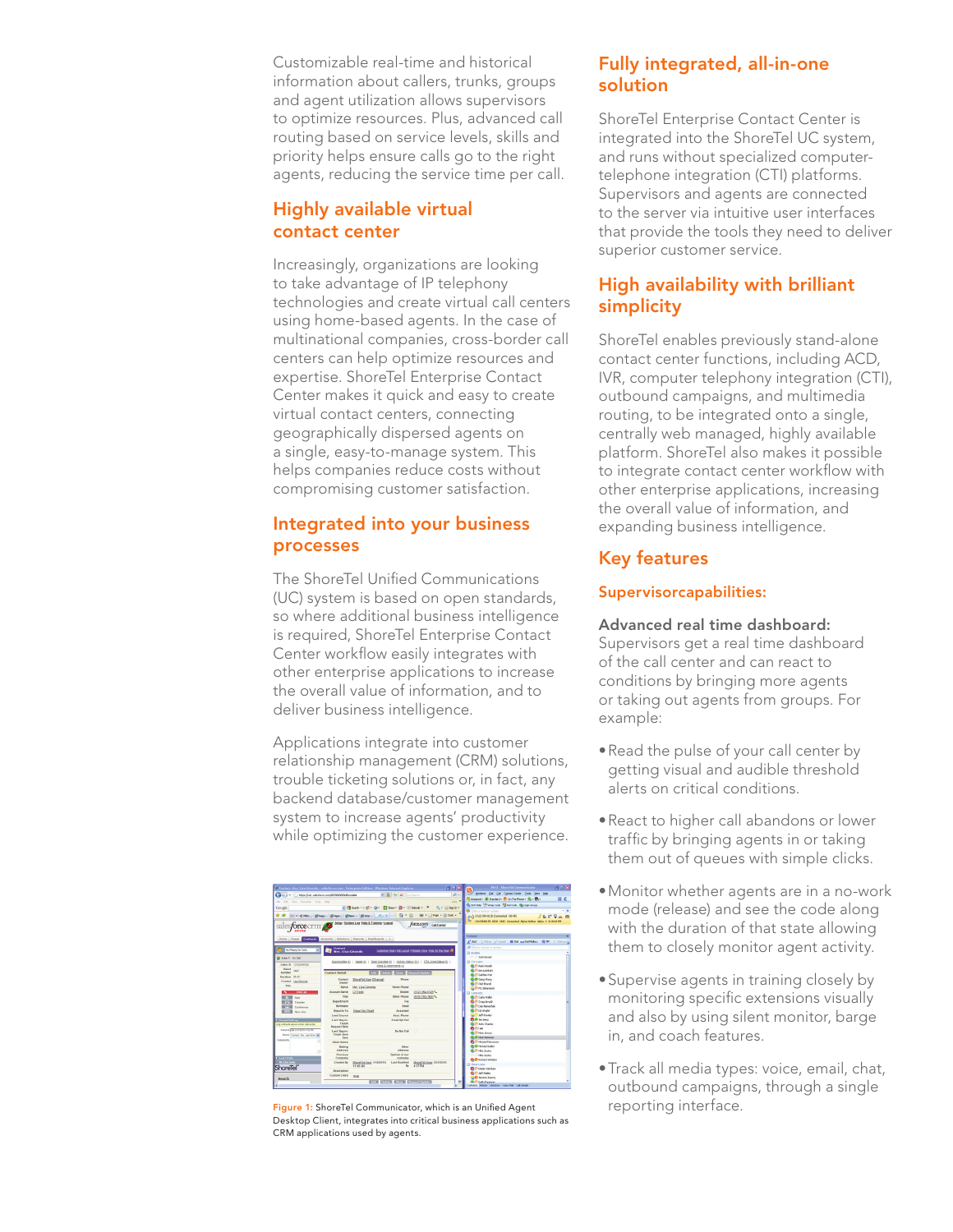• Compare real-time information with historical information to understand trends better and schedule agent availability accordingly.

### Comprehensive historical reports:

Review advanced statistics of all the activity in the call center without requiring database programmers or third-party reporting applications. This provides customer insight, interaction traffic, agent activities and queue performance.

- Easily create flexible reports by date or by interval.
- Enjoy the convenience of reports being delivered to the person and media of choice. Schedule reports to be generated automatically to be saved in various formats (csv, xls, pdf, htm etc) and also be automatically emailed.
- • Monitor how a queue or group is performing using typical KPIs.
- See detailed agent activity for billing purposes or for performance evaluations.
- Analyze the reasons for customer calls by creating reports on post-call activity or wrap codes.
- • Measure the effectiveness of outbound campaign by getting call-by-call details on each outbound call made by the system.

## Agent capabilities:

- Increase agent productivity by automating agent tasks through CRM or trouble ticketing integration.
- Agents can easily hot desk and log into any phone/extension easily enabling call centers working in multiple shifts.
- • Unified agent desktop client for interaction management from a single client with powerful telecommuting functionality.
- • Easily view queue and group statistics to manage their activities and transactions without requiring supervisor intervention.
- • View complete details of interactions in queue.
- **•** Enter auxiliary and wrap codes to mark calls or inform supervisors of their availability.

• Agents can easily route calls to their personal queues

# Advanced functionality

# Outbound dialer

ShoreTel Enterprise Contact Center has a sophisticated yet simple outbound dialer that can be used for campaigns such as collections, customer follow-throughs or compliance. The ShoreTel outbound dialer provides a versatile solution to meet the needs of your preview and progressive campaigns.

Targeted campaigns: Build campaigns that focus on specific business goals with the flexibility to schedule them for different time zones or specific times of day or week.

Flexible campaign configuration: Tune your campaigns according to your needs. Easily configure the number of times campaigns reload the data. Manage the number of alternate numbers to call for each customer. Manage and get detailed reports on number of times the dialer attempts to reach a destination.

Sophisticated dial list management: Manage your dial lists through any database that is ODBC compliant. Use

the powerful outbound dialer scripting capability to import information from your database as well as populate data during a campaign to assist you in maintaining and updating the list easily.

Pace your campaign: Optimize your operations by blending inbound and outbound calls. The ShoreTel Enterprise Contact Center can automatically ramp up or slow down the campaigns using parameters such as target service levels or inbound calls in queue to optimize customer experience.

Increase agent productivity: Improve agent productivity by scheduling campaigns to launch at specific times or when there is lighter traffic for incoming calls. Agents can be part of multiple campaigns simultaneously. Automated messages including account information or reminders can also be played to the caller before transferring the calls to a live agent, thus reducing interaction times. Agents can preview customer information through a screen pop so they are better prepared for the call.

#### Enhance customer service

Creating positive experiences means enabling customers to communicate when, where, and however they wish. Beyond the phone, ShoreTel lets agents interact with customers via features such as Web chat and email. An advanced Interactive Voice Response (IVR) scripting tool enables a self-service option, so customers can immediately handle their own needs if they wish.

For those customers who prefer the human touch, customized routing plans and distributed agents provide superior service by routing each caller through the initial greeting and status announcements while in queue. Calls are then sent to the appropriate agent. Administrators can easily configure call routing to serve customers based on agent skills, caller identity, wait time, priority or service level.